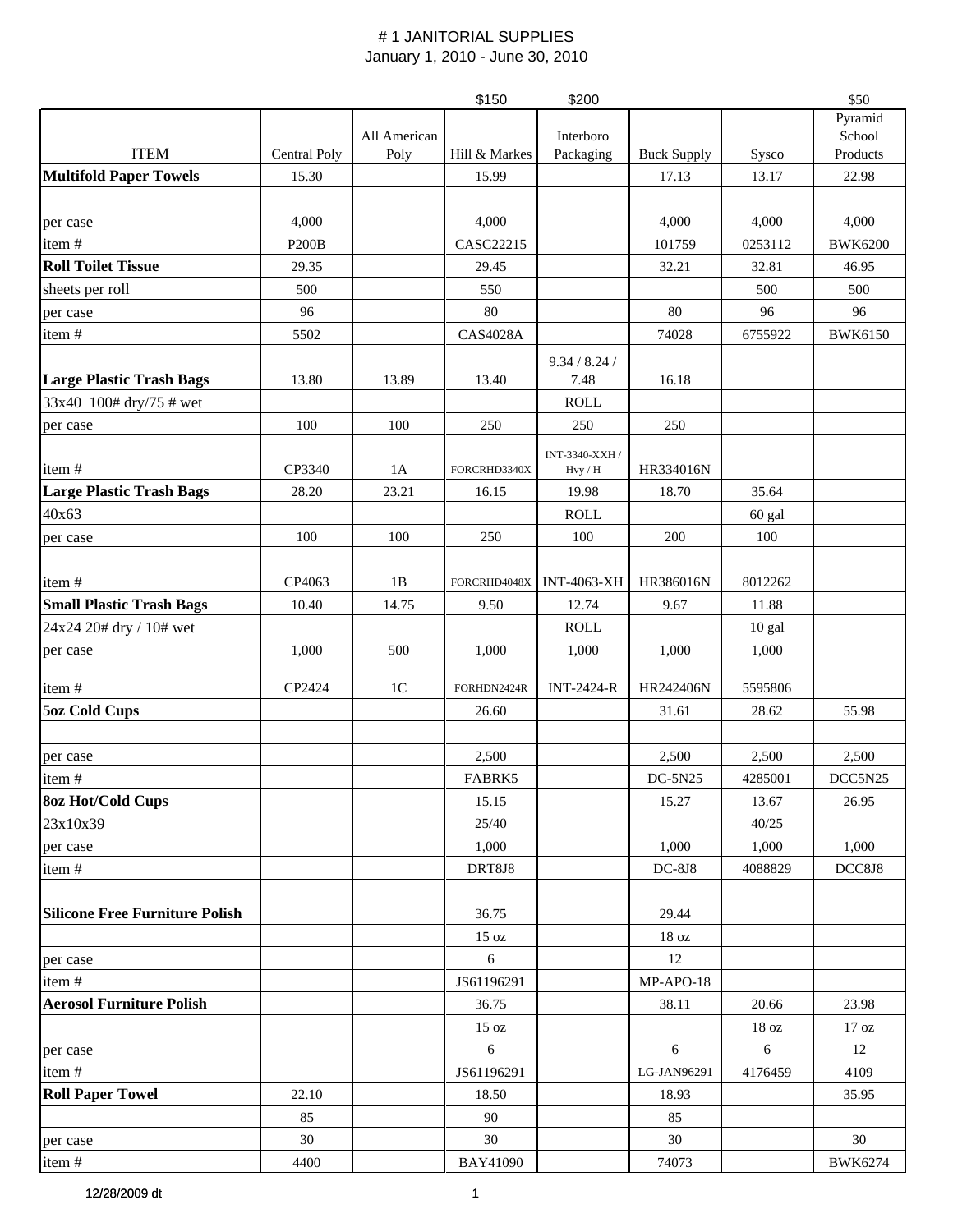| <b>Brawny Paper Towel</b>                            |            | 18.50           | 18.93             |                 | 36.95               |
|------------------------------------------------------|------------|-----------------|-------------------|-----------------|---------------------|
|                                                      |            | <b>Baywest</b>  |                   |                 |                     |
| per case                                             |            | 30              | $30\,$            |                 | 30                  |
| item#                                                |            | <b>BAY41090</b> | 74073             |                 | PGC16887            |
| <b>Spray Disinfectant</b>                            |            | 27.95           | 34.38             | 18.62           | 25.89               |
|                                                      |            | 20oz Claire     | $15\,\mathrm{oz}$ | $15 \text{ oz}$ | 16.5 oz             |
| per case                                             |            | 12              | 12                | 6               | 12                  |
| item#                                                |            | CLRCS238        | MP-AHD-15         | 4308417         | 4104                |
| <b>Liquid All Purpose Bathroom</b><br><b>Cleaner</b> |            | 16.00           | 23.20             | 19.10           |                     |
|                                                      |            |                 |                   |                 |                     |
| per case                                             |            | 4 gal           | 4                 | $\overline{4}$  |                     |
| item#                                                |            | SMZF1235004     | CE-Z91-1          | 4812434         |                     |
| <b>Multipurpose Germicidal</b>                       |            |                 |                   |                 |                     |
| <b>Cleaner</b>                                       |            | 15.75           |                   |                 |                     |
| per case                                             |            | 4 gal           |                   |                 |                     |
| item#                                                |            | SMZM2325004     |                   |                 |                     |
| <b>Bleach</b>                                        | 23.99      | 12.50           | 9.76              | 7.37            |                     |
|                                                      |            | 96oz            | Austin            | Austin          |                     |
| per case                                             | $\sqrt{6}$ | 6               | 6                 | $\sqrt{6}$      |                     |
| item#                                                | Clorox     | CLX02490        | CR-Bleach-6       | 5947767         |                     |
| Oxiclean                                             |            |                 | 50.00             | 25.64           |                     |
| $25$ lb                                              |            |                 | 4                 | 6               |                     |
| per case                                             |            |                 | 8.5#              | 32#             |                     |
| item#                                                |            |                 | LG-CDC51758       | 4194908         |                     |
| <b>Brooms</b>                                        |            | 4.98            | 64.90             |                 | 4.89                |
|                                                      |            |                 |                   |                 |                     |
|                                                      |            |                 | 12                |                 | ea                  |
| per case                                             |            | ODLB50001       | LG-UNS920Y        |                 | 6                   |
| item#                                                |            |                 |                   |                 | <b>ABCO 00311NB</b> |
| Liquid Bowl Cleaner                                  |            | 13.75           | 13.97             | 20.72           |                     |
|                                                      |            | 32oz            | 32oz              | 32 oz           |                     |
| per case                                             |            | 12              | 12                | $\sqrt{6}$      |                     |
| item#                                                |            | SMZ02012        | MP-BOB-12         | 5453329         |                     |
| <b>Air Deodorizer</b>                                |            | 19.95           | 21.87             |                 | 24.96               |
|                                                      |            | 32 oz           |                   |                 | 15 oz               |
| per case                                             |            | 12              | 4 / gal           |                 | 12                  |
| item#                                                |            | SMZL2107012     | MP-CHE-1          |                 | 4113                |
| <b>80z Mop Head</b>                                  |            |                 | 19.87             |                 | 15.98               |
|                                                      |            |                 |                   |                 | $8\ \mathrm{oz}$    |
| per case                                             |            |                 | 12                |                 | 12                  |
| item #                                               |            |                 | <b>GS-AEW7512</b> |                 | ABCO CM2012SG       |
| 16oz Mop Head                                        |            |                 | 23.87             |                 | 18.89               |
|                                                      |            |                 |                   |                 | 16 oz               |
| per case                                             |            |                 | 12                |                 | 12                  |
| item#                                                |            |                 | <b>GS-AEW516</b>  |                 | ABCO CM2016S        |
| Murphy's Oil                                         |            | 42.65           | 39.14             |                 | 51.96               |
|                                                      |            |                 |                   |                 | $32\ \mathrm{oz}$   |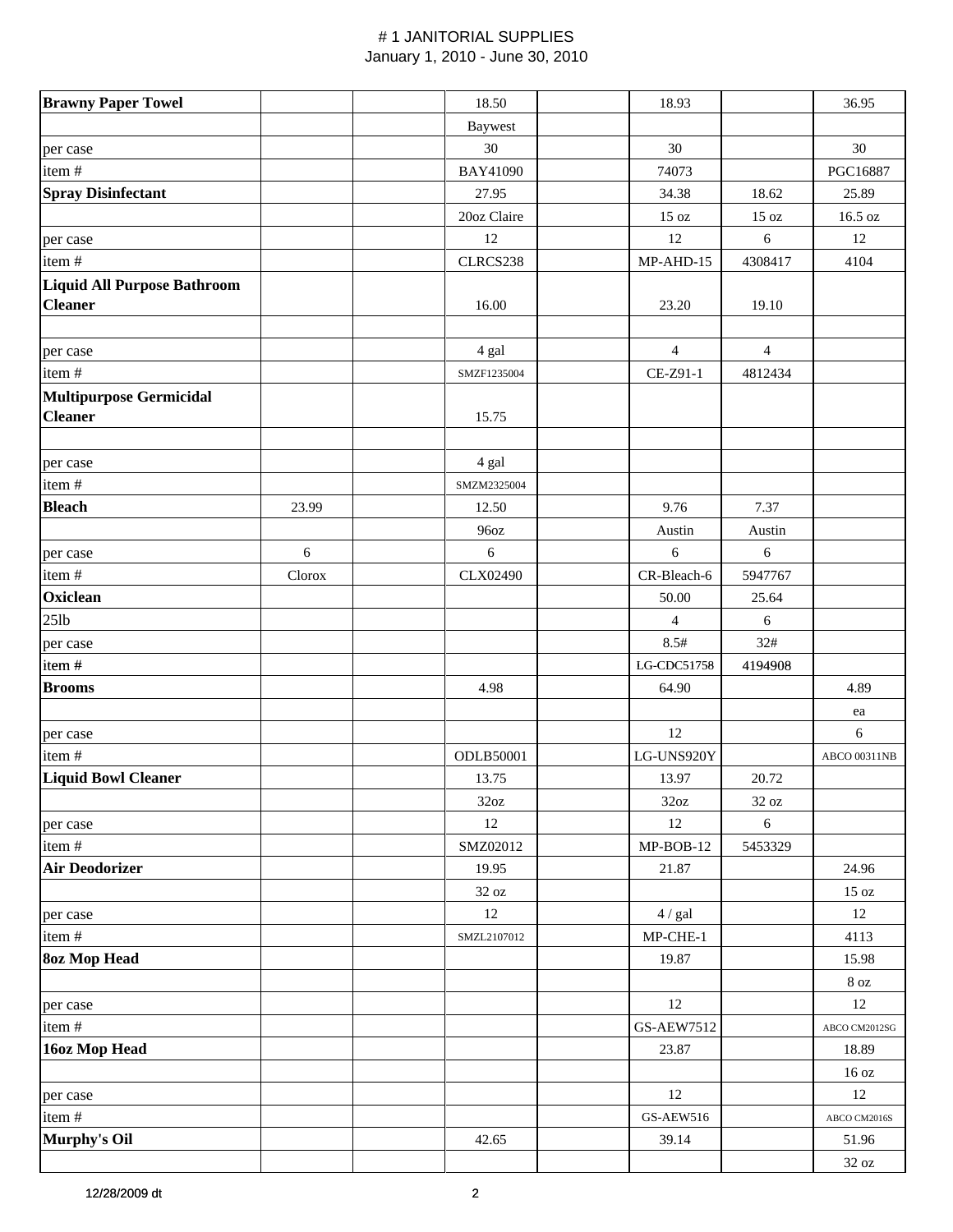|                                  |                   | $\overline{4}$ |            | 12                |
|----------------------------------|-------------------|----------------|------------|-------------------|
| per case                         | 4 gal             |                |            |                   |
| item#                            | CPL1103           | BP-11900103    |            | MUR01106          |
| <b>Bully</b> creme cleanser -qt  | 22.25             | 20.64          |            |                   |
|                                  | $\bf qt$          | 32 oz          |            |                   |
| per case                         | 12                | 12             |            |                   |
| item#                            | SMZG1325012       | $MP-BUY-1$     |            |                   |
| <b>Digest</b>                    | 24.50             | 26.76          |            |                   |
|                                  |                   |                |            |                   |
| per case                         | 4 gal             | $\overline{4}$ |            |                   |
| item#                            | SMZD0860004       | MP-END-1       |            |                   |
| <b>Ammonia</b>                   | 11.45             | 27.79          |            |                   |
|                                  | Crown             | Parsons        |            |                   |
| per case                         | 6 gal             | $\overline{4}$ |            |                   |
|                                  |                   |                |            |                   |
| item#                            | <b>CRWAMMONIA</b> | LG-CDC84856    |            |                   |
| <b>Powder Cleaner</b>            | 30.75             | 30.22          | 18.41      | 20.39             |
|                                  | 21oz              | 21oz Comet     | 21 oz Ajax | 21 oz Babo        |
| per case                         | 24                | 24             | 24         | 24                |
| item#                            | PNG84959129       | LG-PGC02255    | 5762182    | P752088           |
| <b>32oz Spray Bottles</b>        | .41               | .48            |            | .46               |
|                                  |                   |                |            |                   |
| per case                         |                   |                |            | 12                |
| item#                            | CON932CG          | LG-UNS32       |            | 932B              |
| <b>Trigger Sprayers</b>          | .38               | .76            |            | .39               |
|                                  |                   |                |            |                   |
| per case                         |                   |                |            | 12                |
| item#                            | IMP4902           | LG-UNS9229     |            | 110221            |
| Nylon Stripper Pads 17"          | 17.75             | 17.41          |            | 17.59             |
|                                  |                   |                |            |                   |
| per case                         | 5                 | 5              |            | $\mathfrak s$     |
| item#                            | MMM08379          | LG-PAD4017BLA  |            | 20011             |
|                                  |                   |                |            |                   |
| 19" Black Scrubbing Pad          | 21.10             | 15.41          |            | 18.98             |
|                                  |                   |                |            |                   |
|                                  | 5                 | 5              |            | 5                 |
| per case<br>item#                | MMM08381          | LG-PAD4019BLA  |            | 20013             |
| 19" Blue Cleaner Pad             | 20.50             | 20.16          |            | 18.98             |
|                                  |                   |                |            |                   |
|                                  | $\mathfrak{S}$    | 5              |            | 5                 |
| per case                         |                   |                |            | <b>Glit 20208</b> |
| item#                            | MMM08412X         | LG-PAD4019BLU  |            |                   |
| 19" White Polishing Pad          | 20.50             | 20.93          |            | 18.98             |
|                                  |                   |                |            |                   |
| per case                         | 5                 | 5              |            | $\mathfrak{S}$    |
| item#                            | MMM08483          | LG-PAD4019WHI  |            | Glit 14419        |
| <b>Oil Based Stainless Steel</b> |                   |                |            |                   |
| <b>Cleaner</b>                   | 23.75             | 29.48          |            | 22.98             |
|                                  | $20\ \mathrm{oz}$ | 15 oz          |            | $18\,\mathrm{oz}$ |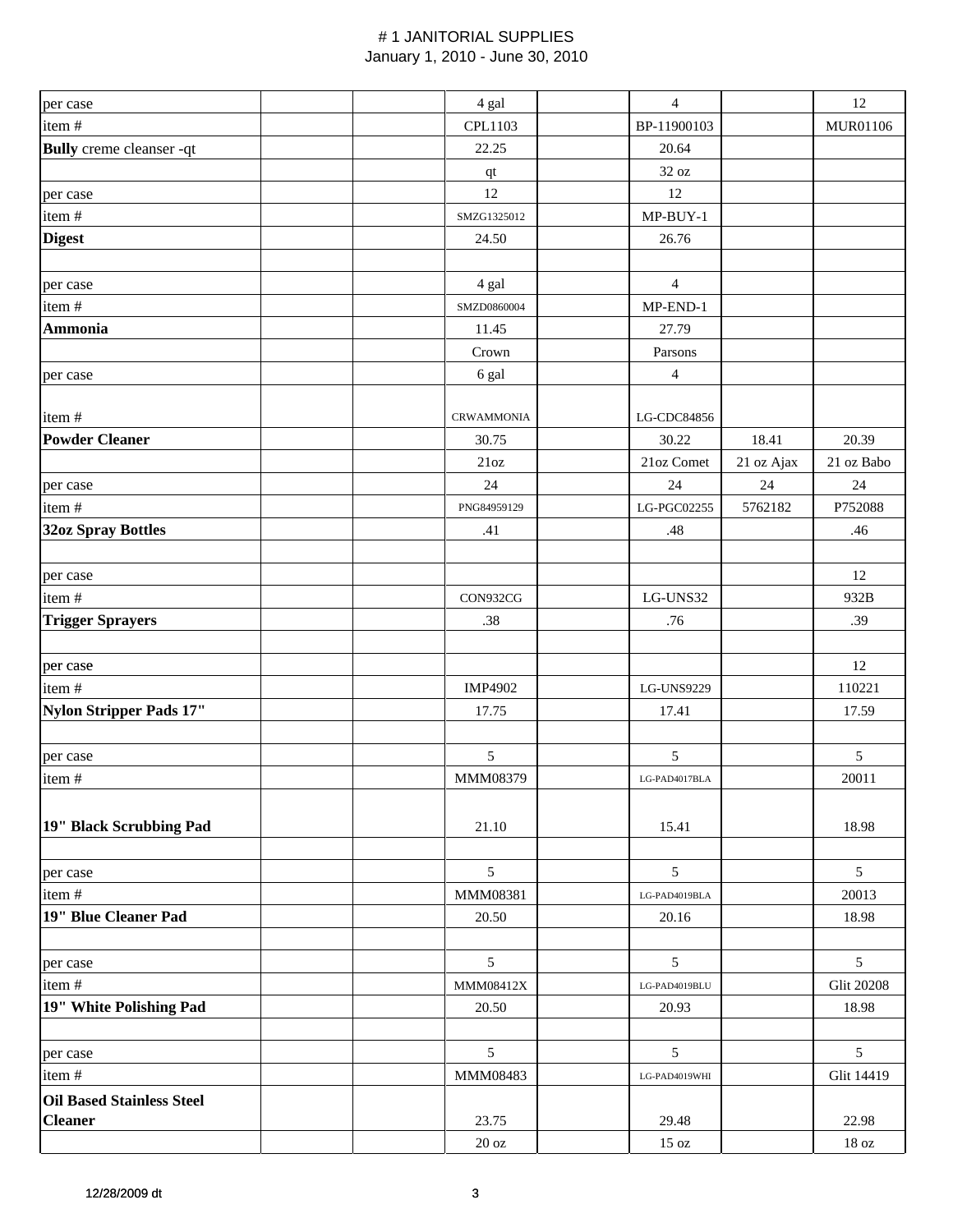| per case                            | 12          |                              | 12                          |         | 12               |
|-------------------------------------|-------------|------------------------------|-----------------------------|---------|------------------|
| item#                               | CLRCS234    |                              | MP-ASC-15                   |         | Chase 4111       |
| <b>Stainless Steel Cleaner</b>      | 23.75       |                              | 29.48                       |         | 22.98            |
|                                     | 20oz Claire |                              | 15 oz                       |         | 18 <sub>oz</sub> |
| per case                            | 12          |                              | 12                          |         | 12               |
| item#                               | CLRCS234    |                              | MP-ASC-15                   |         | 4111             |
| <b>Small Vinyl Gloves</b>           | 22.50       | 36.00                        | 24.56                       | 20.96   | 26.05            |
|                                     |             |                              |                             |         |                  |
| per case                            | 10/100      | 1,000                        | 1,000                       | 10/100  | 10/100           |
|                                     |             | Med Pride-Sm-                |                             |         |                  |
| item#                               | ISL102202   | VG                           | SA-GVDR-SM-1                | 4237327 | VSM5101          |
| <b>Medium Vinyl Gloves</b>          | 22.50       | 26.00                        | 24.56                       | 20.96   | 26.05            |
|                                     |             |                              |                             |         |                  |
| per case                            | 10/100      | 1,000                        | 1,000                       | 10/100  | 10/100           |
| item#                               | ISL102204   | Med Pride-<br>Med-VG         | SA-GVDR-MD-1                | 4237426 | <b>VMD5101</b>   |
| <b>Large Vinyl Gloves</b>           | 22.50       | 26.00                        | 24.56                       | 20.96   | 26.05            |
|                                     |             |                              |                             |         |                  |
| per case                            | 10/100      | 1,000                        | 1,000                       | 10/100  | 10/100           |
|                                     |             | Med Pride-Lrg-               |                             |         |                  |
| item#                               | ISL102206   | VG                           | SA-GVDR-LG-1                | 4237442 | <b>VLG5101</b>   |
| <b>Extra Large Vinyl Gloves</b>     | 22.50       | 26.00                        | 24.56                       | 20.96   | 26.05            |
|                                     |             | $\overline{\phantom{a}}$     |                             |         |                  |
| per case                            | 10/100      | 1,000                        | 1,000                       | 10/100  | 10/100           |
|                                     |             | Med Pride-XL-                |                             |         |                  |
| item#                               | ISL102208   | VG                           | SA-GVDR-XL-1                | 4237475 | <b>VXL5101</b>   |
| <b>Small Powder-Free Latex Exam</b> |             |                              |                             |         |                  |
| <b>Gloves</b>                       | 39.50       | 42.00                        | 41.11                       |         | 44.90            |
|                                     |             |                              |                             |         |                  |
| per case                            | 10/100      | 1,000                        | 1,000                       |         | 10/100           |
|                                     |             | Aurelia-SM-                  | SA-GREP-SM-                 |         |                  |
| item#                               | ISL100112   | LPFG                         | 1                           |         | LSM200           |
| <b>Medium Powder-Free Latex</b>     |             |                              |                             |         |                  |
| <b>Exam Gloves</b>                  | 39.50       | 42.00                        | 41.11                       | 57.14   | 44.90            |
|                                     |             |                              |                             |         |                  |
| per case                            | 10/100      | 1,000                        | 1,000                       | 10/100  | 10/100           |
| item#                               | ISL100114   | Kimberly Clark-<br>Med-LPFG  | SA-GREP-MD-<br>$\mathbf{1}$ | 5361377 | LMD200           |
| <b>Large Powder-Free Latex Exam</b> |             |                              |                             |         |                  |
| <b>Gloves</b>                       | 39.50       | 42.00                        | 41.11                       | 57.69   | 44.90            |
| per case                            | 10/100      | 1,000                        | 1,000                       | 10/100  | 10/100           |
|                                     |             | Med.Pak-Lrg-                 |                             |         |                  |
| item#                               | ISL100116   | $\ensuremath{\mathrm{LPFG}}$ | SA-GREP-LG-1                | 5361387 | LLG200           |
| <b>X-Large Powder-Free Latex</b>    |             |                              |                             |         |                  |
| <b>Exam Gloves</b>                  | 39.50       | 42.00                        | 41.11                       | 44.42   | 44.90            |
|                                     |             |                              |                             |         |                  |
| per case                            | 10/100      | 1,000                        | 1,000                       | 10/100  | 10/100           |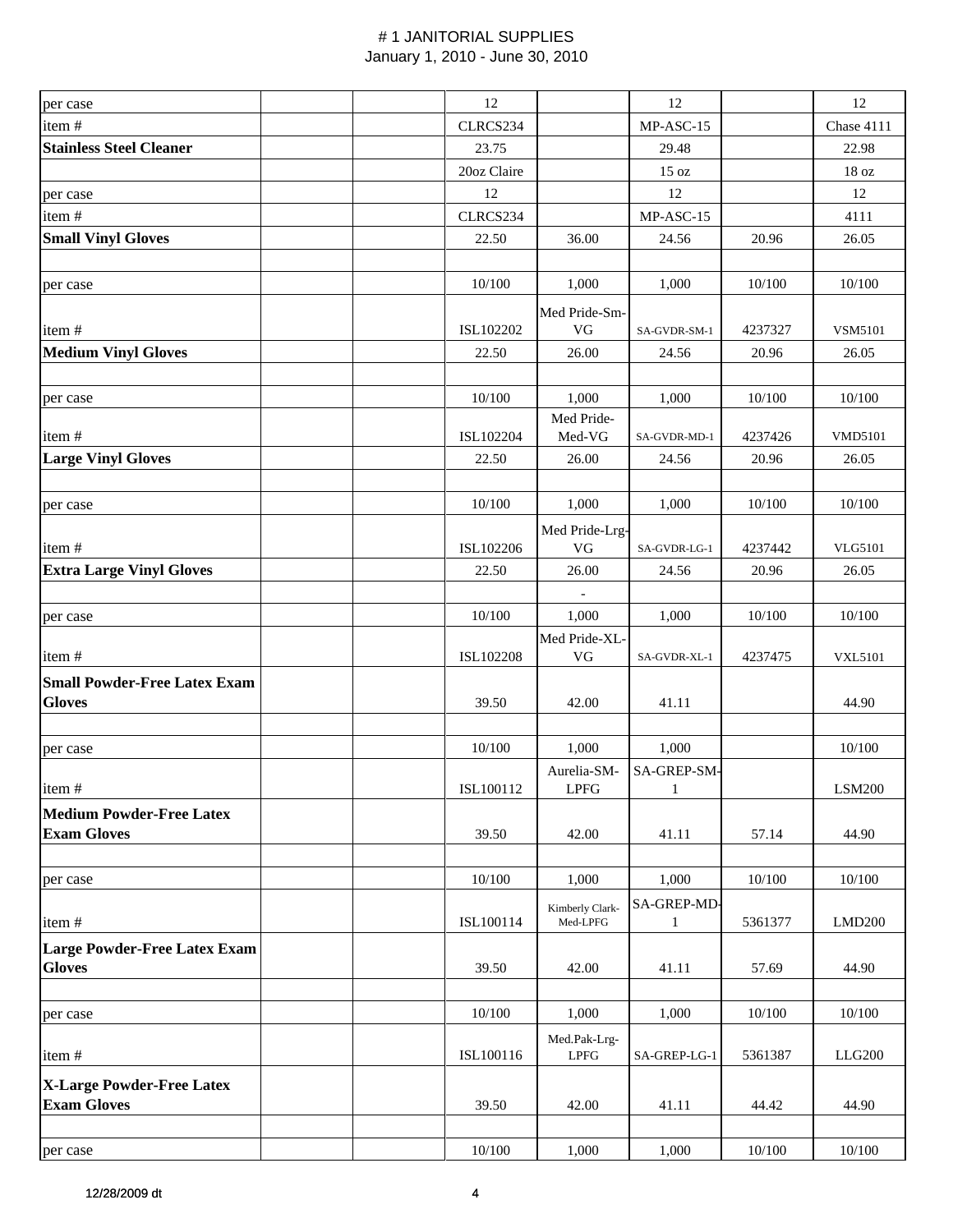|                                   |               | Aurelia-XL-        |                   |         |                 |
|-----------------------------------|---------------|--------------------|-------------------|---------|-----------------|
| item#                             | ISL100118     | <b>LPFG</b>        | SA-GREP-XL-1      | 5518725 | <b>LXL200</b>   |
| <b>Small Powder-Free Nitrile</b>  |               |                    |                   |         |                 |
| <b>Exam Gloves</b>                | 59.95         | 56.00              | 50.89             |         | 54.90           |
|                                   |               |                    |                   |         |                 |
| per case                          | 10/100        | 1,000              | 1,000             |         | 10/100          |
|                                   |               | Kimberly Clark-Sm- |                   |         |                 |
| item#                             | ISL103112     | <b>NPFG</b>        | SA-GNEP-SM-1      |         | <b>NSM200</b>   |
| <b>Medium Powder-Free Nitrile</b> |               |                    |                   |         |                 |
| <b>Exam Gloves</b>                | 59.95         | 56.00              | 50.89             |         | 54.90           |
|                                   |               |                    |                   |         |                 |
| per case                          | 10/100        | 1,000              | 1,000             |         | 10/100          |
|                                   |               | Micro Touch-       |                   |         |                 |
| item#                             | ISL103114     | Med-NPFG           | SA-GNEP-MD-1      |         | <b>NMD200</b>   |
| <b>Large Powder-Free Nitrile</b>  |               |                    |                   |         |                 |
| <b>Exam Gloves</b>                | 59.95         | 56.00              | 50.89             |         | 54.90           |
|                                   |               |                    |                   |         |                 |
| per case                          | 10/100        | 1,000              | 1,000             |         | 10/100          |
|                                   |               | Aurelia-Lrg-       |                   |         |                 |
| item#                             | ISL103116     | <b>NPFG</b>        | SA-GNEP-LG-1      |         | <b>NLG200</b>   |
| X-Large Powder-Free Nitrile       |               |                    |                   |         |                 |
| <b>Exam Gloves</b>                | 59.95         | 56.00              | 50.89             |         | 54.90           |
|                                   |               |                    |                   |         |                 |
| per case                          | 10/100        | 1,000              | 1,000             |         | 10/100          |
|                                   |               | Aurelia-XL-        |                   |         |                 |
| item#                             | ISL103118     | <b>NPFG</b>        | SA-GNEP-XL-1      |         | <b>NXL200</b>   |
| <b>Mop Handles</b>                | 7.95          |                    | 96.67             | 85.32   | 5.69            |
|                                   | ea            |                    |                   |         | ea              |
| per case                          |               |                    | 12                | 12      | 12              |
|                                   |               |                    |                   |         |                 |
| item#                             | <b>CON601</b> |                    | GS-HWM1516-FP     | 1219468 | ABCO<br>01204NB |
| <b>Floor Wax</b>                  | 41.50         |                    | 59.79             |         |                 |
|                                   |               |                    |                   |         |                 |
|                                   |               |                    |                   |         |                 |
| per case                          | 5 gal         |                    | $\overline{4}$    |         |                 |
| item#                             | SMZCS0750005  |                    | LG-<br>FRKF465222 |         |                 |
| <b>Floor Stripper</b>             | 25.95         |                    | 24.00             |         |                 |
|                                   |               |                    |                   |         |                 |
|                                   |               |                    | $\overline{4}$    |         |                 |
| per case                          | 5 gal         |                    |                   |         |                 |
| item#                             | SMZR3025005   |                    | $MP-SUP-5$        |         |                 |
| <b>Floor Finish</b>               | 41.50         |                    | 55.07             |         |                 |
|                                   |               |                    |                   |         |                 |
| per case                          | 5 gal         |                    | 5 gal             |         |                 |
|                                   |               |                    |                   |         |                 |
| item#                             | SMZCS0750005  |                    | MP-MFX-5          |         |                 |
| <b>Almond Pearl Liquid Soap</b>   | 23.50         |                    | 23.16             |         |                 |
|                                   |               |                    |                   |         |                 |
| per case                          | 4 gal         |                    | $\overline{4}$    |         |                 |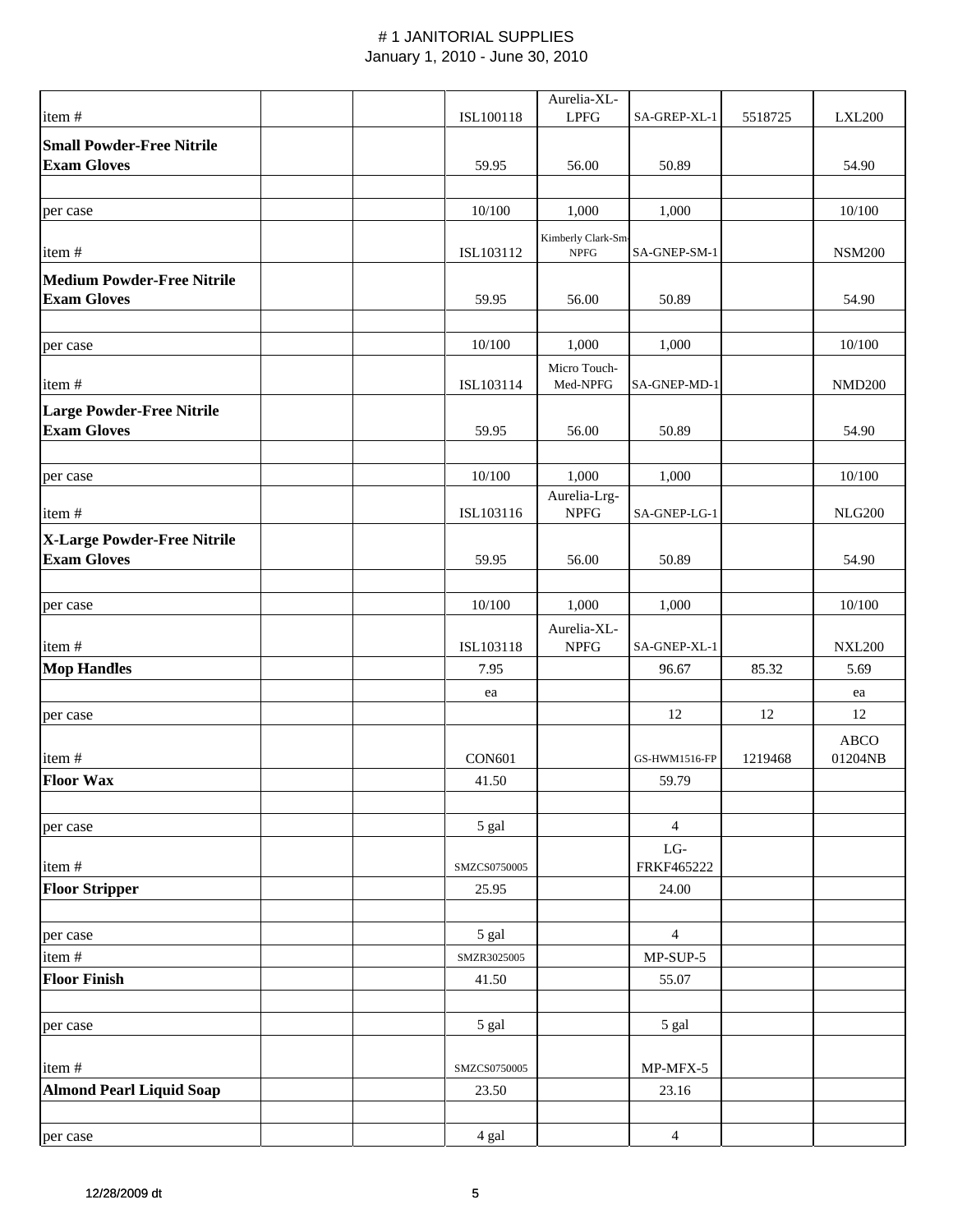| item#                                            | SMZCS0215004     | MP-PEA-1-4     |            |  |
|--------------------------------------------------|------------------|----------------|------------|--|
| <b>Laundry Detergent</b>                         | 21.75            | 46.78          | 22.14      |  |
|                                                  | Simoniz          |                |            |  |
| per case                                         | 50#              | 50#            | 25#        |  |
|                                                  |                  |                |            |  |
| item#                                            | SMZC0597050      | DI-467C1-50    | 4764494    |  |
| <b>Dish Detergent</b>                            | 17.25            | 31.82          | 22.68      |  |
|                                                  |                  |                | 38 oz      |  |
| per case                                         | 4 gal            | 4 gal          | $\sqrt{6}$ |  |
|                                                  |                  |                |            |  |
| item#                                            | SMZP2705004      | MP-PWO-1       | 5968690    |  |
| <b>Cleaner/Degreaser</b>                         | 15.45            | 17.11          |            |  |
| Simonize AP7                                     |                  |                |            |  |
| per case                                         | 4 gal            | $\overline{4}$ |            |  |
|                                                  |                  | $BP-$          |            |  |
| item#                                            | SMZP2666004      | A08050191      |            |  |
| <b>GOJO Liquid Hand Soap</b>                     | 47.25            |                |            |  |
| 2L-2217                                          | 2000ml           |                |            |  |
| per case                                         | $\overline{4}$   |                |            |  |
| item #                                           | GJ221704         |                |            |  |
| <b>Liquid Hand Soap</b>                          | 16.85            | 23.16          |            |  |
|                                                  | $\overline{4}$   | $\overline{4}$ |            |  |
| per case                                         | gal              | gal            |            |  |
|                                                  |                  |                |            |  |
| item#                                            | SMZCS025004      | MP-PEA-1       |            |  |
| <b>Hand Sanitizers</b>                           | 48.15            |                |            |  |
|                                                  | 800ml            |                |            |  |
| per case                                         | 6                |                |            |  |
| item #                                           | GJ965606         |                |            |  |
| <b>Single Use Laundry Det</b>                    | 29.85            | 27.90          |            |  |
|                                                  | $2\ \mathrm{oz}$ |                |            |  |
| per case                                         | $100\,$          | 100            |            |  |
| item #                                           | DIV74061         | BP-15200115    |            |  |
| <b>Prolux Vacuum Bags</b>                        |                  |                |            |  |
|                                                  |                  |                |            |  |
| per case                                         |                  |                |            |  |
| item#                                            |                  |                |            |  |
| <b>Mighty Mite Type MM Vacuum</b><br><b>Bags</b> |                  |                |            |  |
|                                                  |                  |                |            |  |
| per case                                         |                  |                |            |  |
| item#                                            |                  |                |            |  |
| Sanitaire Vacuum Bags - UP 1 -<br>9100, C4900    |                  |                |            |  |
|                                                  |                  |                |            |  |
| per case                                         |                  |                |            |  |
| item#                                            |                  |                |            |  |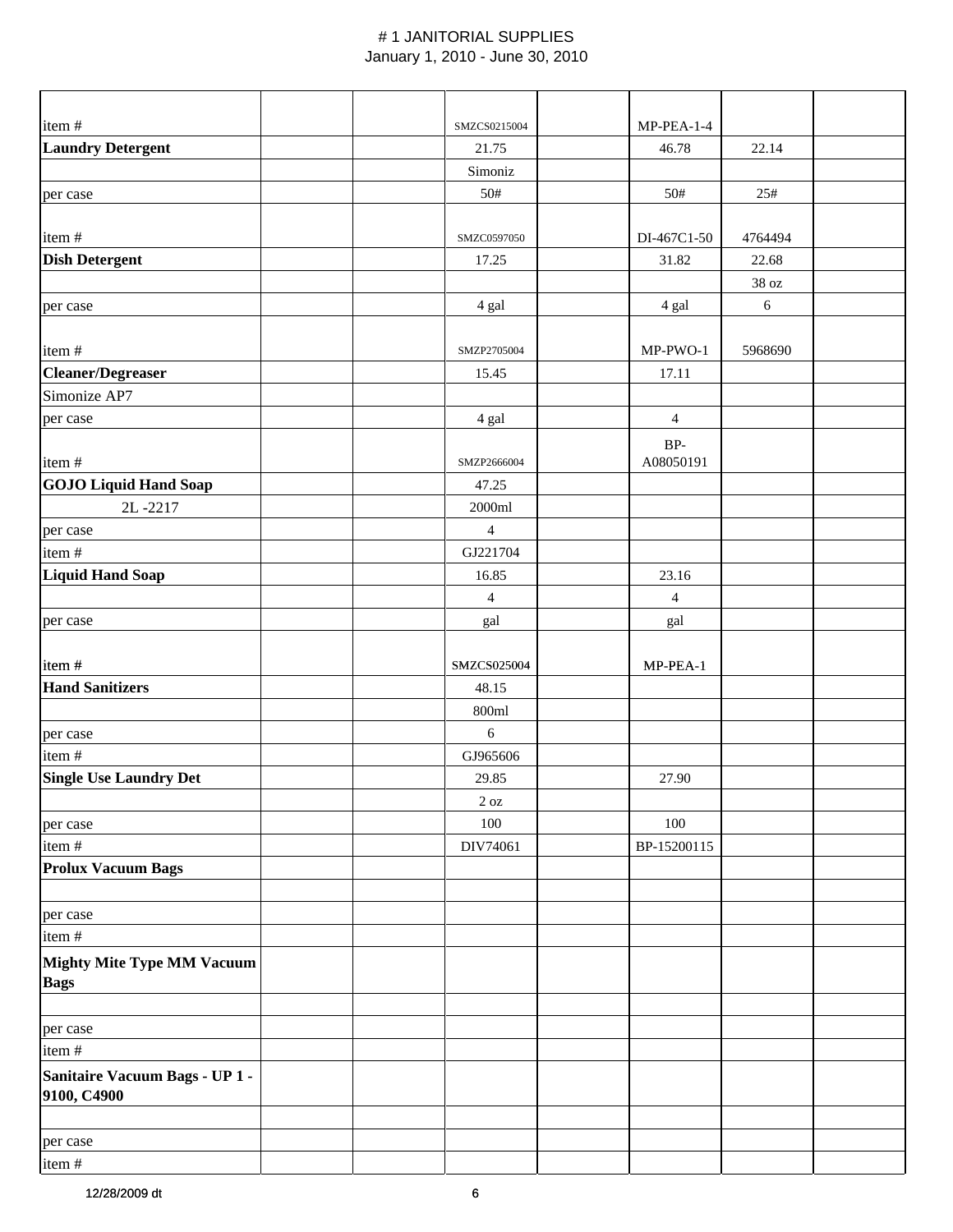| Sanitaire Vacuum Bags - SD -<br>P1/6600         |                |                |               |  |
|-------------------------------------------------|----------------|----------------|---------------|--|
|                                                 |                |                |               |  |
| per case                                        |                |                |               |  |
| item#                                           |                |                |               |  |
| <b>Vacuum Cleaner Scent Tabs -</b><br>Style 515 |                |                |               |  |
| per case                                        |                |                |               |  |
| item#                                           |                |                |               |  |
| <b>Ecolab TriStar Flexylight</b>                | 111.96         | 98.78          | 119.96        |  |
| #16326                                          |                |                | Spec Order    |  |
| per case                                        | 5 gal          | 5 gal          | 5 gal         |  |
| item#                                           | ECO16326       | DI-868CG5      | 8237554       |  |
| <b>Ecolab Neutral Floor Cleaner</b>             | 43.35          | 49.44          | 43.35         |  |
| #21013                                          | 2 liter        |                | Spec Order    |  |
| per case                                        | $\mathbf{2}$   | $2 - 1/gal$    | $2 - 2$ liter |  |
| item#                                           | ECO21013       | DI-1201CG1-2   | 9951534       |  |
| <b>Ecolab Heavy Duty Bathroom</b>               |                |                |               |  |
| <b>Cleaner Disinfectant</b>                     | 65.50          | 75.44          | 65.50         |  |
| #10158                                          | 2 liter        |                | Spec Order    |  |
| per case                                        | 2              | 4/gal          | $2 - 2$ liter |  |
| item#                                           | ECO10158       | DI-140KG1-4    | 3786522       |  |
| <b>Ecolab Orange Force</b>                      | 65.24          | 64.67          | 65.24         |  |
| #21038                                          | 2 liter        |                | Spec Order    |  |
| per case                                        | $\overline{2}$ | 4/gal          | $2 - 2$ liter |  |
| item#                                           | ECO21038       | DI-40680CG1-4  | 2194876       |  |
| <b>Cleaning Rags</b>                            | 28.95          |                |               |  |
|                                                 |                |                |               |  |
| per case                                        | 25#            |                |               |  |
| item#                                           | HSP34025       |                |               |  |
| <b>Glass Cleaner</b>                            | 13.45          | 23.61          | 13.20         |  |
|                                                 |                | 32 oz          |               |  |
| per case                                        | 4 gal          | 6              | 4 gal         |  |
| item#                                           | SMZ08004       | DI-7818C1Q6    | 4406237       |  |
| <b>Antibacterial Foam Soap</b>                  |                |                |               |  |
| w/Dispenser                                     | 38.85          | 38.76          |               |  |
| GOJ-5150-06 Buck (dispenser)                    | 1250ml         | $\overline{3}$ |               |  |
| per case                                        | 3              | 1250ml         |               |  |
| item#                                           | GJE5162EXL     | BP-75004237    |               |  |
| <b>MPC Flashback SB Spray Buff</b>              |                |                |               |  |
| or Equal                                        | 67.25          | 28.32          |               |  |
|                                                 |                | qt             |               |  |
| per case                                        | 4/gal          | 12             |               |  |
| item#                                           | JNJ4116        | $MP$ -FLS-12   |               |  |
| <b>MPC All-Surf All Purpose</b>                 |                |                |               |  |
| Cleaner or Equal                                | 15.45          | 18.40          |               |  |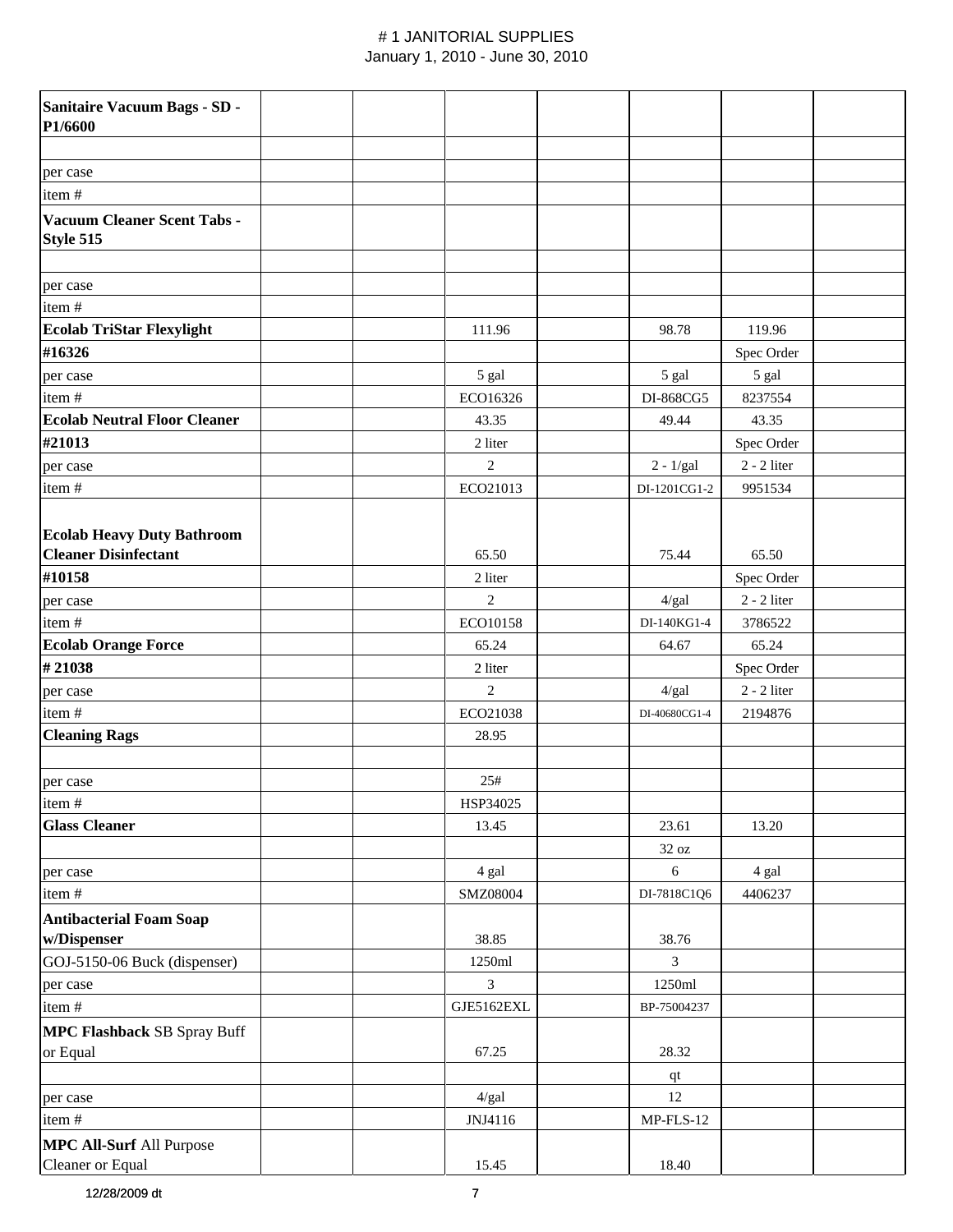| per case                             | 4/gal         |       | 4/gal         |               |          |
|--------------------------------------|---------------|-------|---------------|---------------|----------|
| item#                                | SMZP2666004   |       | MP-ALL-1      |               |          |
| <b>Simonize Freedom Bowl Cleaner</b> |               |       |               |               |          |
| - 4 gal or equal                     | 16.00         |       | 21.78         |               |          |
|                                      |               |       | qt            |               |          |
| per case                             | 4/gal         |       | 12            |               |          |
| item#                                | SMZF1235004   |       | BP-A8050074   |               |          |
| Magic Erasers (Mr. Clean) or         |               |       |               |               |          |
| equal                                | 23.62         |       | 24.22         |               | 1.39     |
|                                      |               |       |               |               | ea       |
| per case                             | $6/4$ /cs     |       | 24            |               | 24       |
| item#                                | PNG84964667   |       | BP-16903516   |               | PGC43516 |
| <b>Oasis Pro 64 - Toilet Cleaner</b> | 73.03         |       | 57.33         | 73.03         |          |
| #ECO21029                            | 2-3 weeks     |       |               | Spec Order    |          |
| per case                             | $2 - 2$ liter |       | 4/gal         | $2 - 2$ liter |          |
| item#                                | ECO21029      |       | DI-1075CG-1-4 | 9948662       |          |
| Oasis 63 - disinfectant              | 65.72         |       | 52.00         | 65.72         |          |
| #ECO14206                            | 2-3 weeks     |       |               | Spec Order    |          |
| per case                             | $2 - 2$ liter |       | $2-1/gal$     | $2 - 2$ liter |          |
| item#                                | ECO14206      |       | DI-705CG41-2  | 9951096       |          |
| Oasis 41 - glass cleaner             | 53.37         |       | 43.22         | 53.37         |          |
| #ECO24156                            |               |       |               | Spec Order    |          |
| per case                             | $2 - 2$ liter |       | $2-1/gal$     | $2 - 2$ liter |          |
| item#                                | ECO24156      |       | DI-808CG1-2   | 7007131       |          |
| Oasis 11                             | 65.24         |       | 44.00         | 65.24         |          |
| #ECO021011                           | 2-3 weeks     |       |               | Spec Order    |          |
| per case                             | $2 - 2$ liter |       | $2-1/gal$     | $2 - 2$ liter |          |
| item#                                | ECO21011      |       | DI-1013CG1-2  | 9951344       |          |
|                                      |               |       |               |               |          |
|                                      |               |       |               |               |          |
|                                      |               |       |               |               |          |
|                                      |               |       |               |               |          |
| <b>MINIMUM ORDER</b><br><b>TO</b>    | \$150         | \$200 |               |               | \$50     |
| <b>AVOID SHIPPING FEES</b>           |               |       |               |               |          |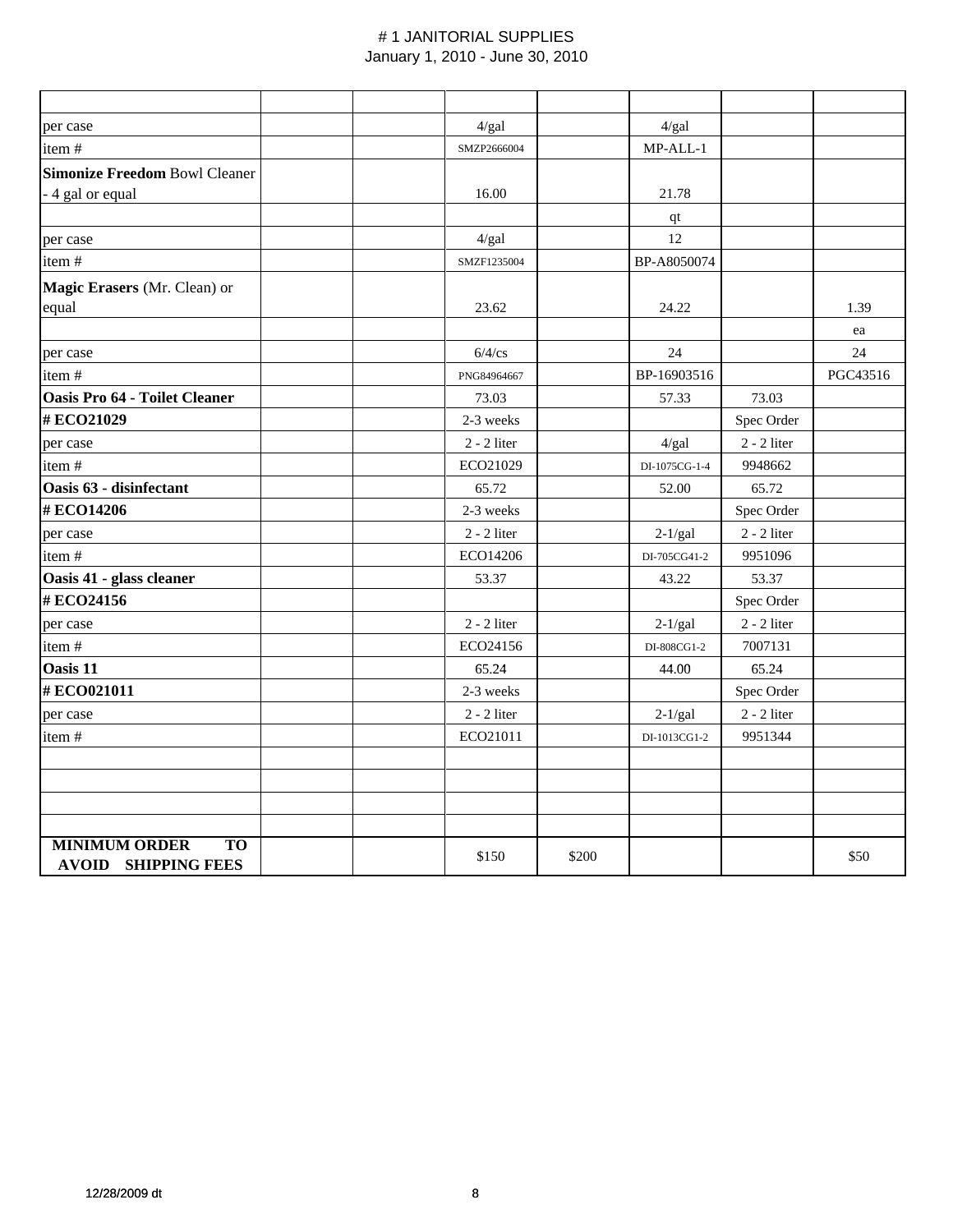|                               | \$150               |         |              |                  |               |          |
|-------------------------------|---------------------|---------|--------------|------------------|---------------|----------|
|                               |                     |         |              |                  |               | All      |
|                               |                     |         | Central Poly | <b>Buck</b>      | Hill &        | American |
| <b>ITEM</b>                   | Interboro           | Sysco   | Corp         | Supply           | Markes        | Poly     |
| <b>Aluminum Foil</b>          |                     | 14.65   |              | 16.31            | 14.70         |          |
|                               |                     |         |              |                  |               |          |
| per case                      |                     |         |              |                  |               |          |
| item $\frac{1}{t}$            |                     | 6938328 |              | <b>AC-AF1855</b> | <b>WES294</b> |          |
| <b>Apron Plastic</b>          | 11.60               | 49.84   |              | 29.72            | 30.70         |          |
|                               |                     |         |              |                  |               |          |
| per case                      | 400                 | 10/100  |              | 1,000            | 10/100        |          |
|                               |                     |         |              | DAP1.25-         |               |          |
| item#                         | <b>INT-2846-DA</b>  | 6070007 |              | 28X46            | ISL250011     |          |
| <b>Bags: 10# Elephant</b>     |                     |         |              | 24.08            | 31.35         |          |
|                               |                     |         |              |                  |               |          |
| per case                      |                     |         |              | 1,000            | 1,000         |          |
| item#                         |                     |         |              | BP-1010038       | DUO80042      |          |
| <b>Bags: 10# Brown</b>        |                     |         |              | 37.61            | 42.40         |          |
|                               |                     |         |              |                  |               |          |
| per case                      |                     |         |              | 2,000            | 4/500         |          |
| item#                         |                     |         |              | DB-10lb-Reg      | DUO80958      |          |
| <b>Bags: 6# White - waxed</b> |                     |         |              | 43.90            | 40.00         |          |
|                               |                     |         |              |                  |               |          |
| per case                      |                     |         |              | 1,000            | 1,000         |          |
| item#                         |                     |         |              | BP-10907625      | PPC300296     |          |
| <b>Bags: 6# White</b>         |                     | 50.56   |              | 43.52            | 42.95         |          |
|                               |                     |         |              |                  |               |          |
| per case                      |                     | 4/500   |              | 2,000            | 4/500         |          |
| item#                         |                     | 4088340 |              | DB-6lbWhite      | DUO80027      |          |
| <b>Bags: 6# Brown</b>         |                     | 36.83   |              | 30.59            | 32.09         |          |
|                               |                     |         |              |                  |               |          |
| per case                      |                     | 4/500   |              | 2,000            | 4/500         |          |
| item#                         |                     | 4087698 |              | DB-6lb Reg       | DUO80010      |          |
|                               | 7.48 / 6.24 /       |         |              |                  |               |          |
| <b>Garbage Bags:</b>          | 5.82                | 13.65   | 10.40        | 24.13            | 21.45         | 13.19    |
| 23x10x39                      |                     |         |              |                  |               |          |
| per case                      | 100                 | 150     | 100          | 500              | 500           | 200      |
|                               | <b>INT-3340-Hvy</b> |         |              |                  |               |          |
| item#                         | / H / Med           | 5757844 | CP231039     | HR334013N        | FORCRHD3340H  | 2A       |
| <b>Poly Bags</b>              | 11.84 / 39.28       | 12.33   | 16.00        | 13.60            | 11.75         | 22.49    |
| 6x3x15                        |                     |         |              |                  |               |          |
| per case                      | 1,000 / 4,000       | 1,000   | 1,000        | 1,000            | 1,000         | 1,000    |
|                               | INT-6315-Hvy / INT- |         |              |                  |               |          |
| item#                         | $1015$ -Med         | 4284550 | CP6315       | EL-7G063015      | FOR110NP      | 2B       |
| <b>Poly Bags</b>              | 16.82 / 79.60       | 18.65   | 19.70        | 21.98            | 16.35         | 56.00    |
| 10x18x24                      |                     |         |              | 10x8x24          | 10x8x24       |          |
| per case                      | 500 / 2,000         | 500     | 500          | 500              | 500           | 500      |
|                               |                     |         |              |                  |               |          |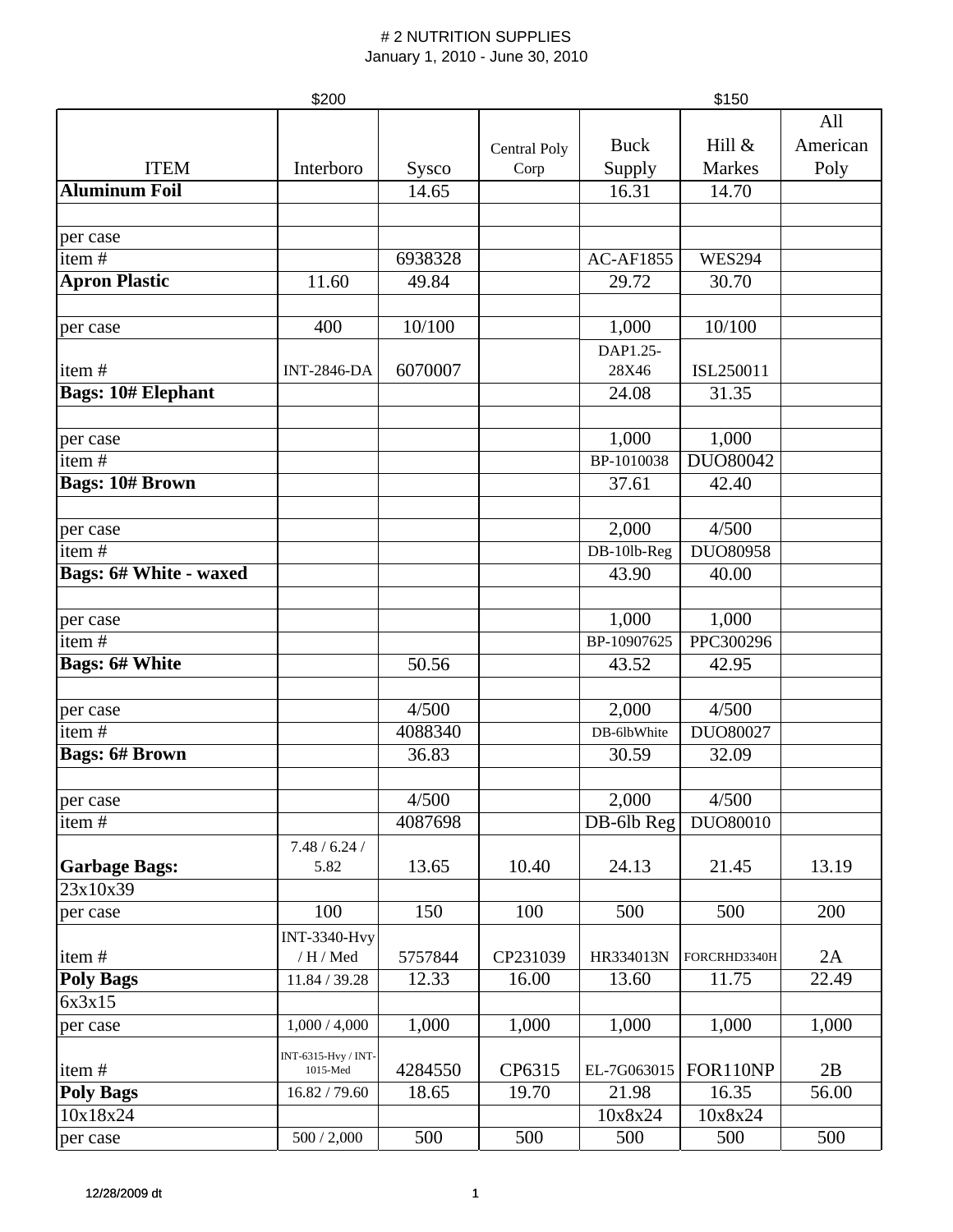|                               | INT-10824-Hvy /     |         |          | $EL-10G-$           |                 |    |
|-------------------------------|---------------------|---------|----------|---------------------|-----------------|----|
| item#                         | <b>INT-1824-Hvy</b> | 4422382 | CP101824 | 108024              | FOR152NPM       | 2C |
| Sandwich Bags: #130 wax       |                     | 70.88   |          | 74.20               | 64.75           |    |
|                               |                     |         |          |                     |                 |    |
| per case                      |                     | 6/1,000 |          | 6,000               | 6/1,000         |    |
| item#                         |                     | 4216032 |          | BP-10900404         | PPC300404       |    |
| <b>Sandwich Bags: plastic</b> | 50.52               | 43.41   |          | 20.27               | 10.63           |    |
| per case                      | 6,000               | 3,000   |          | 2,000               | 2,000           |    |
| item#                         | Sterling-675675     | 5124573 |          | BP-39456249         | FORHD7FT        |    |
| <b>Banquet Paper</b>          |                     |         |          | 13.53               | 15.75           |    |
|                               |                     |         |          |                     |                 |    |
| per case                      |                     |         |          |                     | 40x300          |    |
| item#                         |                     |         |          | BP-17800043         | HOF260045       |    |
| 5 oz Bowls                    |                     | 11.72   |          | 12.11               | 13.40           |    |
| per case                      |                     | 8/125   |          | 1,000               | 1,000           |    |
| item#                         |                     | 4422572 |          | DC-5BWWC            | <b>GEN80500</b> |    |
| 12 oz Bowls                   |                     | 11.72   |          | 12.11               | 14.50           |    |
|                               |                     |         |          |                     |                 |    |
| per case                      |                     | 8/125   |          | 1,000               | 8/125           |    |
| item $\frac{1}{4}$            |                     | 4394045 |          | DC-12BWWC           | <b>GEN82100</b> |    |
| Cup - Foam - squat - 4 oz     |                     | 14.54   |          | 15.71               | 15.70           |    |
|                               |                     |         |          |                     |                 |    |
| per case                      |                     | 1,000   |          | 1,000               | 1,000           |    |
| item#                         |                     | 4088761 |          | $\overline{DC-4J6}$ | DRT4J6          |    |
| Lid for above                 |                     | 8.41    |          | 13.07               | 8.85            |    |
| per case                      |                     | 10/100  |          | 1,000               | 1,000           |    |
| item#                         |                     | 4223053 |          | $DC-6JL$            | DRT6JL          |    |
| Cup - Foam - squat - 8 oz     |                     | 22.74   |          | 28.07               | 28.05           |    |
|                               |                     |         |          |                     |                 |    |
| per case                      |                     | 20/50   |          | 1,000               | 1,000           |    |
| item#                         |                     | 4088472 |          | <b>DC-8SJ20</b>     | DRT8SJ20        |    |
| <b>Lid for above</b>          |                     | 8.09    |          | 15.25               | 15.24           |    |
| per case                      |                     | 10/100  |          | 1,000               | 1,000           |    |
| item#                         |                     | 4001178 |          | $DC-20JL$           | DRT20JL         |    |
| Cup: Hot/Cold, 8 oz           |                     | 13.67   |          | 15.26               | 15.15           |    |
| DC8J                          |                     |         |          |                     |                 |    |
| per case                      |                     | 40/25   |          | 1,000               | 1,000           |    |
| item#                         |                     | 4088829 |          | $DC-8J8$            | DRT8J8          |    |
| Lid for above: Hot/Cold, 8    |                     | 8.09    |          | 9.08                | 9.05            |    |
|                               |                     |         |          |                     |                 |    |
| per case                      |                     | 10/100  |          | 1,000               | 1,000           |    |
| item#                         |                     | 4001178 |          | DC-8JL              | DRT8JL          |    |
| <b>Deli Container - clear</b> |                     |         |          |                     |                 |    |
| w/lid - 12 oz - rectangular   |                     |         |          | 27.21               | 20.32           |    |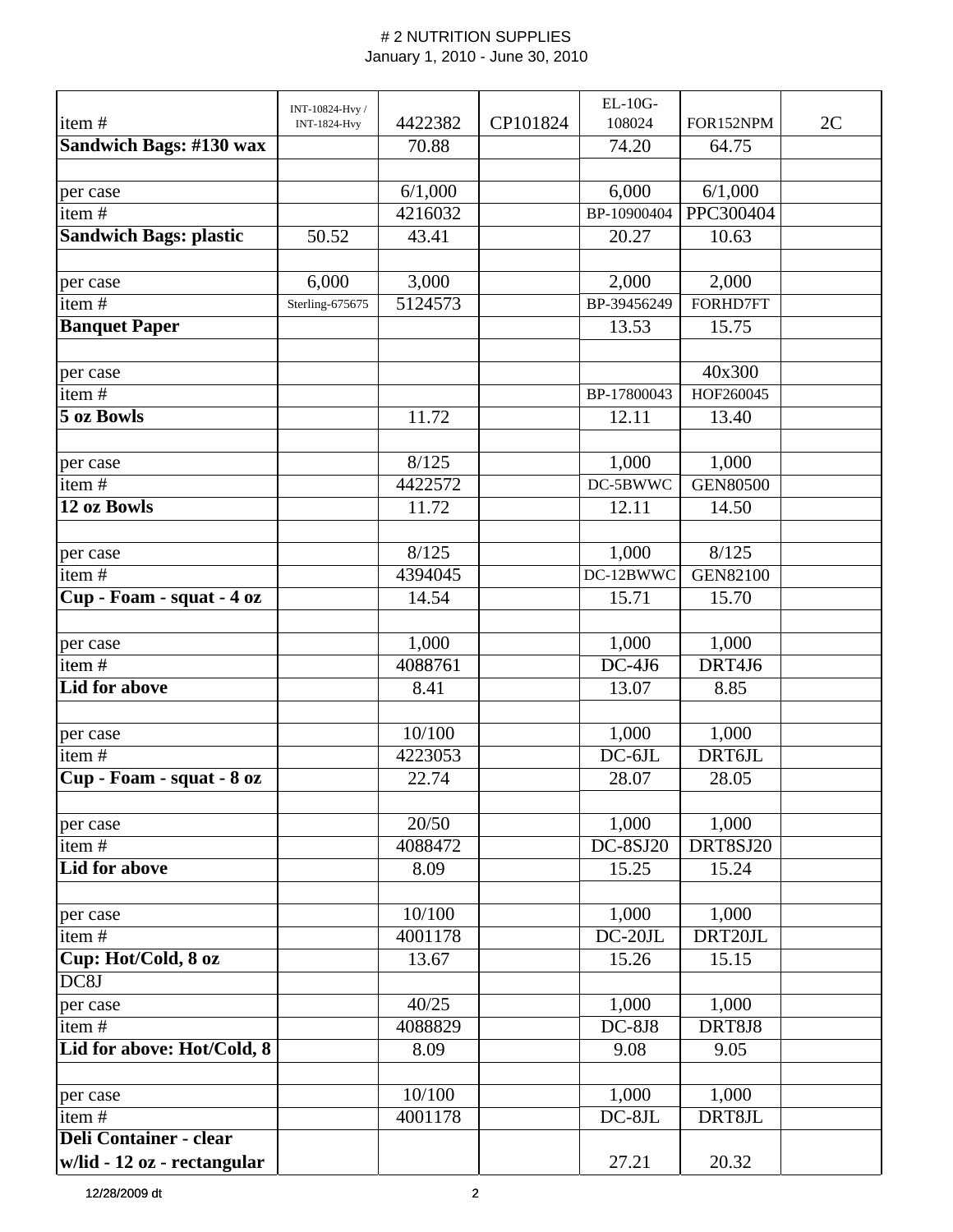| per case                     |                |            | 252             | 200              |  |
|------------------------------|----------------|------------|-----------------|------------------|--|
| item#                        |                |            | DC-C12DCPR      | GENAD12          |  |
| Dinex 8 oz disposible lids   |                | 37.29/     |                 |                  |  |
| for 8 oz Turnbury mugs       |                | 34.10      | 30.61           | 33.00            |  |
|                              |                | spec order |                 |                  |  |
| per case                     |                | 1,500/     | 1,500           | 1,000            |  |
|                              |                | 7179377 /  |                 |                  |  |
| item#                        |                | 7179534    | BP-41940300     | DIN30008775      |  |
| Film - 18" x 500'            |                | 11.10      | 12.42           | 10.51            |  |
|                              |                |            | 2,000'          |                  |  |
| per case                     |                |            |                 | 18 x 2000        |  |
| item#                        |                | 7435266    | <b>AC-CW182</b> | <b>WES182</b>    |  |
| Gloves - latex - medium -    | 39.00          | 38.59      | 29.44           | 28.50            |  |
| for food handling            |                |            |                 |                  |  |
| per case                     | 1,000          | 10/100     | 1,000           | 10/100           |  |
| item#                        | Aurelia-Med-LG | 5478187    | SA-GRDR-MD-1    | ISL100204        |  |
| Gloves - latex - large - for |                |            |                 |                  |  |
| food handling                | 39.00          | 37.69      | 29.44           | 28.50            |  |
| for food handling            |                |            |                 |                  |  |
| per case                     | 1,000          | 10/100     | 1,000           | 10/100           |  |
| item#                        | Aurelia-Lrg-LG | 5478191    | SA-GRDR-LG-1    | ISL100206        |  |
| Gloves - plastic - for food  |                |            |                 |                  |  |
| handling                     | 43.00          | 48.24      | 36.94           | 53.00            |  |
| for food handling            |                | <b>MED</b> |                 |                  |  |
| per case                     | 10,000         | 10/10/100  | 10,000          | 10/100           |  |
| item#                        | INT-Lrg-PG     | 7960296    | SA-GDPE-LG-5    | ISL104GB2-GB6    |  |
| Gloves - plastic - for food  |                |            |                 |                  |  |
| handling                     |                | 48.24      |                 |                  |  |
| for food handling            |                | <b>LRG</b> |                 |                  |  |
| per case                     |                | 10/10/100  |                 |                  |  |
| item#                        |                | 7960283    |                 |                  |  |
| <b>Hair Nets</b>             |                | 129.36     | 16.66           | 141.50           |  |
| per case                     |                | 10/144     | 144             | 10/144           |  |
| item#                        |                | 5639802    | BP-617000905    | FDIHN500BR       |  |
| Napkins - 1 ply              |                | 26.85      | 29.70           | 24.25            |  |
| per case                     |                | 12/500     | 6,000           | 6,000            |  |
| item#                        |                | 4180030    | 52059           | <b>MOR1250MS</b> |  |
| Plates - paper - 6"          |                | 9.52       | 8.60            | 8.00             |  |
|                              |                |            |                 |                  |  |
| per case                     |                | 1,000      | 1,000           | 1,000            |  |
| item#                        |                | 4491585    | FG-40111        | WIN6100          |  |
| Plates - styrofoam - 9"      |                | 11.91      | 10.57           | 11.75            |  |
|                              |                |            |                 |                  |  |
| per case                     |                | 4/125      | 500             | 500              |  |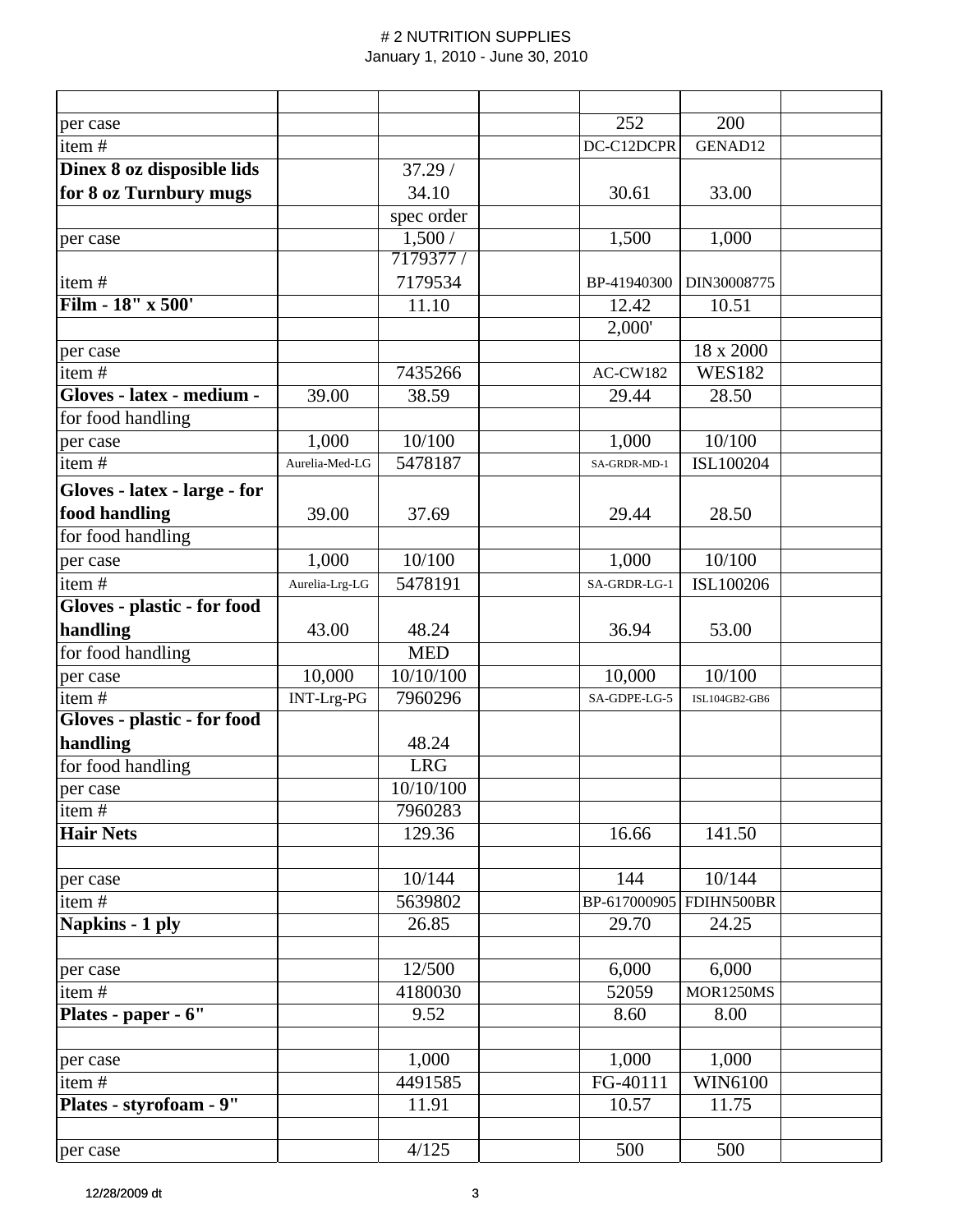| $\overline{\text{item}}$ #  | 4208286     | DC-9PWC      | <b>GEN80900</b>  |  |
|-----------------------------|-------------|--------------|------------------|--|
|                             |             |              |                  |  |
| Plates - styrofoam - 10.25" | 24.99       | 22.47        | 21.77            |  |
|                             |             |              |                  |  |
| per case                    | 4/125       | 500          | 500              |  |
| item#                       | 4481354     | DC-10PWC     | <b>GEN81000</b>  |  |
| Sacks 1/6                   | 30.43       | 26.09        | 27.59            |  |
|                             |             |              |                  |  |
| per case                    | 400         | 500          | 500              |  |
| item#                       | 5126321     | BBL57        | DUO80076         |  |
| Tray - aluminum - 3         |             |              |                  |  |
| compartment HDM             |             | 36.11        | 36.05            |  |
|                             |             |              |                  |  |
| per case                    |             | 250          | 250              |  |
| item#                       |             | PP-739-30CP  | <b>PEN73930C</b> |  |
| <b>Powder Cleanser - qt</b> | 18.41       |              | 18.60            |  |
|                             | 21 oz       |              | 21 oz            |  |
| per case                    | 24          |              | 24               |  |
| item#                       | 5762182     |              | CAL752088        |  |
| <b>All-Purpose Liquid</b>   | 28.43       | 44.00        | 15.45            |  |
|                             |             |              |                  |  |
| per case                    | $4/0.5$ gal | $2-1/gal$    | 4 gal            |  |
| item#                       | 5512249     | DI-101CG1-2  | SMZP2666004      |  |
| <b>Bleach - gal</b>         | 7.37        | 9.76         | 12.50            |  |
|                             |             |              |                  |  |
| per case                    | 6           | 6            | 6                |  |
| item#                       | 5947767     | CR-Bleach-6  | CLX02490         |  |
| Cream Cleanser - qt         | 25.28       | 20.64        | 22.25            |  |
|                             | 32 oz       | 32 oz        |                  |  |
| per case                    | 6           | 12           | 12               |  |
| item#                       | 4107330     | $MP-BUY-32$  | SMZG1325012      |  |
| <b>Excaliber Sanitizer</b>  |             | 68.44        |                  |  |
|                             |             |              |                  |  |
| per case                    |             | $2-1/gal$    |                  |  |
| item#                       |             | DI-533CG1-2  |                  |  |
| Flash Dri (5 gal pail)      |             | 106.56       | 33.00            |  |
|                             |             |              |                  |  |
| per case                    |             | 5 gal        | 5 gal            |  |
| item#                       |             | DI-803CG5    | 5                |  |
| <b>Liquid Laundry Soap</b>  |             | 36.00        | 21.25            |  |
|                             |             |              |                  |  |
| per case                    |             | 4/gal        | 4gal             |  |
| item#                       |             | DI-1431CG1-4 | $\overline{4}$   |  |
| <b>White Paper Towel</b>    |             | 18.93        | 18.50            |  |
| $2$ ply / 85 sht            |             | 85           | 85               |  |
| per case                    |             | 30           | 30               |  |
| item#                       |             | 74073        | <b>BAY41090</b>  |  |
| <b>Reusable 3 comp tray</b> | 56.69       |              | 111.50           |  |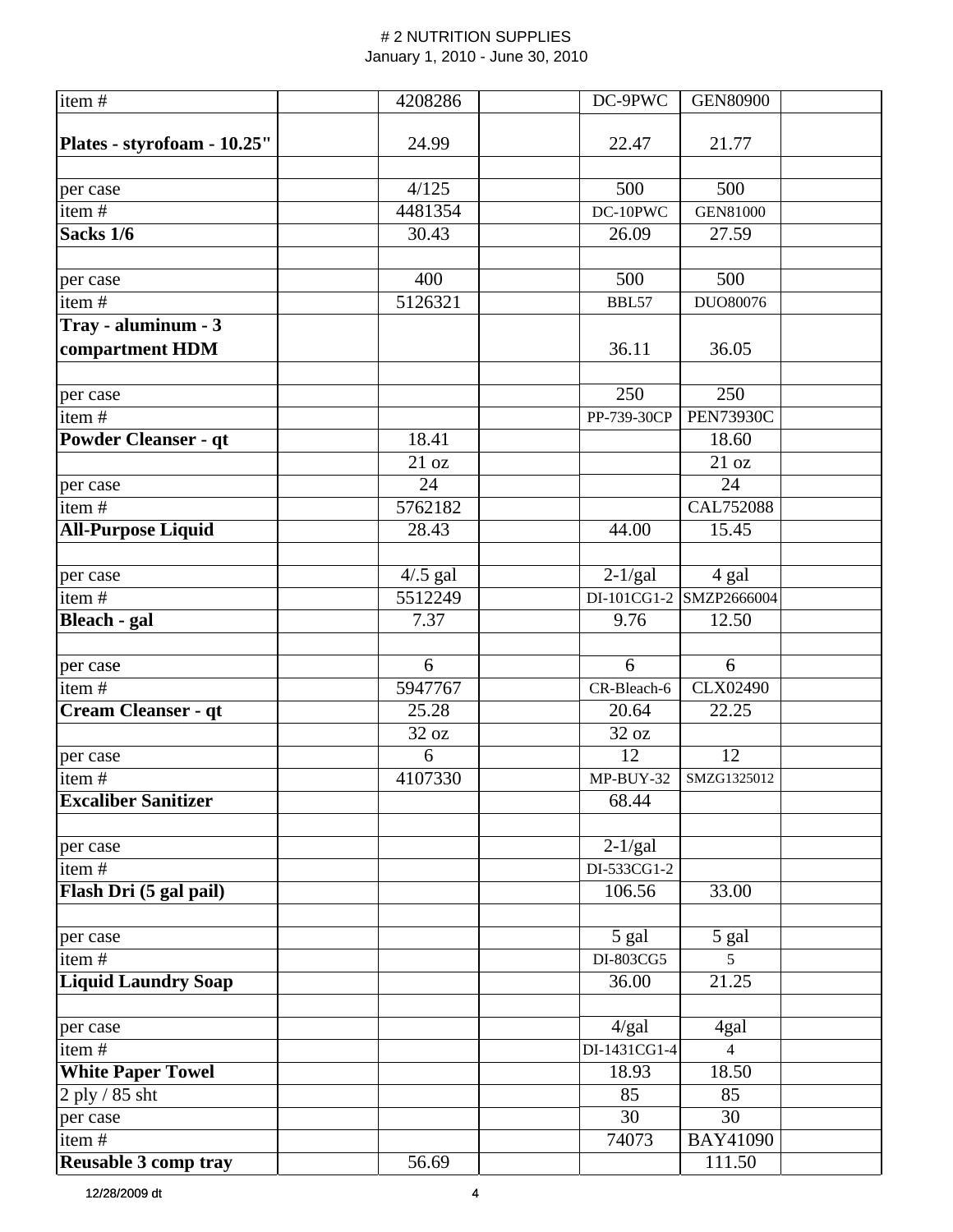| per case                        | 200/8x6   |                | 600                     |  |
|---------------------------------|-----------|----------------|-------------------------|--|
| item#                           | 7351786   |                | <b>OLV2101</b>          |  |
| <b>Scotch Brite Pads</b>        |           | 6.46           | 19.84                   |  |
|                                 |           |                |                         |  |
| per case                        |           | 20             | 80                      |  |
| item#                           |           | LG-PAD196      | MMM59166                |  |
| Wypalls x 60                    |           | 11.77          | 11.75                   |  |
| 2 ply / 85 sht                  |           |                |                         |  |
| per case                        |           | 180            | 180                     |  |
| item#                           |           | KC34015        | KIM34015                |  |
| <b>Blue Tough Towel</b>         |           |                | 54.00                   |  |
| 13 x 24                         |           |                |                         |  |
| per case                        |           |                | 150                     |  |
| item#                           |           |                | CHX0312001              |  |
| <b>Brown Paper Towels</b>       |           | 40.56          |                         |  |
|                                 |           |                |                         |  |
| per case                        |           | 12             |                         |  |
| item#                           |           | GP-92001       |                         |  |
| <b>Paper Place Mats (white)</b> |           | 17.22          | 9.25                    |  |
|                                 |           |                |                         |  |
| per case                        |           | 1,000          | 1,000                   |  |
| item#                           |           | HM-310469      | <b>SNF150</b>           |  |
| <b>Paper Place Mats (green)</b> |           |                | 13.75                   |  |
|                                 |           |                |                         |  |
| per case                        |           |                | 1,000                   |  |
| $\overline{\text{item}}$ #      |           |                | SNF6025                 |  |
| <b>Paper Place Mats (red)</b>   |           |                | 13.75                   |  |
|                                 |           |                |                         |  |
| per case                        |           |                | 1,000                   |  |
| item#                           |           |                | <b>SNF6005</b>          |  |
| <b>Heavy Duty Floor Cleaner</b> |           |                |                         |  |
| (liquid)                        |           | 46.11          | 15.45                   |  |
|                                 |           |                | $AP-7$                  |  |
| per case                        |           | $\overline{4}$ | $\overline{4}$          |  |
| item#                           |           | DI-1310CGH1-4  | SMZP2666004             |  |
| <b>Speedball Cleaner</b>        |           | 42.51          | 17.50                   |  |
|                                 |           |                | qt                      |  |
| per case                        |           | 4 gal          | $\overline{12}$         |  |
| item#                           |           | BP-57083120    | SMZC0595012             |  |
| <b>Dishwasher Detergent</b>     |           | 43.84          | 43.15                   |  |
| Cascade or Equivalent           |           | 85 oz          | 85 oz                   |  |
| per case                        |           | 6              | 6                       |  |
| item#                           |           |                | LG-PGC34953 PNG84959168 |  |
| Oasis 115 xp                    | 59.90     | 49.78          | 59.90                   |  |
|                                 |           |                |                         |  |
| per case                        | $2.5$ gal | $2.5$ gal      | $2.5$ gal               |  |
| item#                           | 5926324   | DI-799CG1-2.5  | ECO10625                |  |